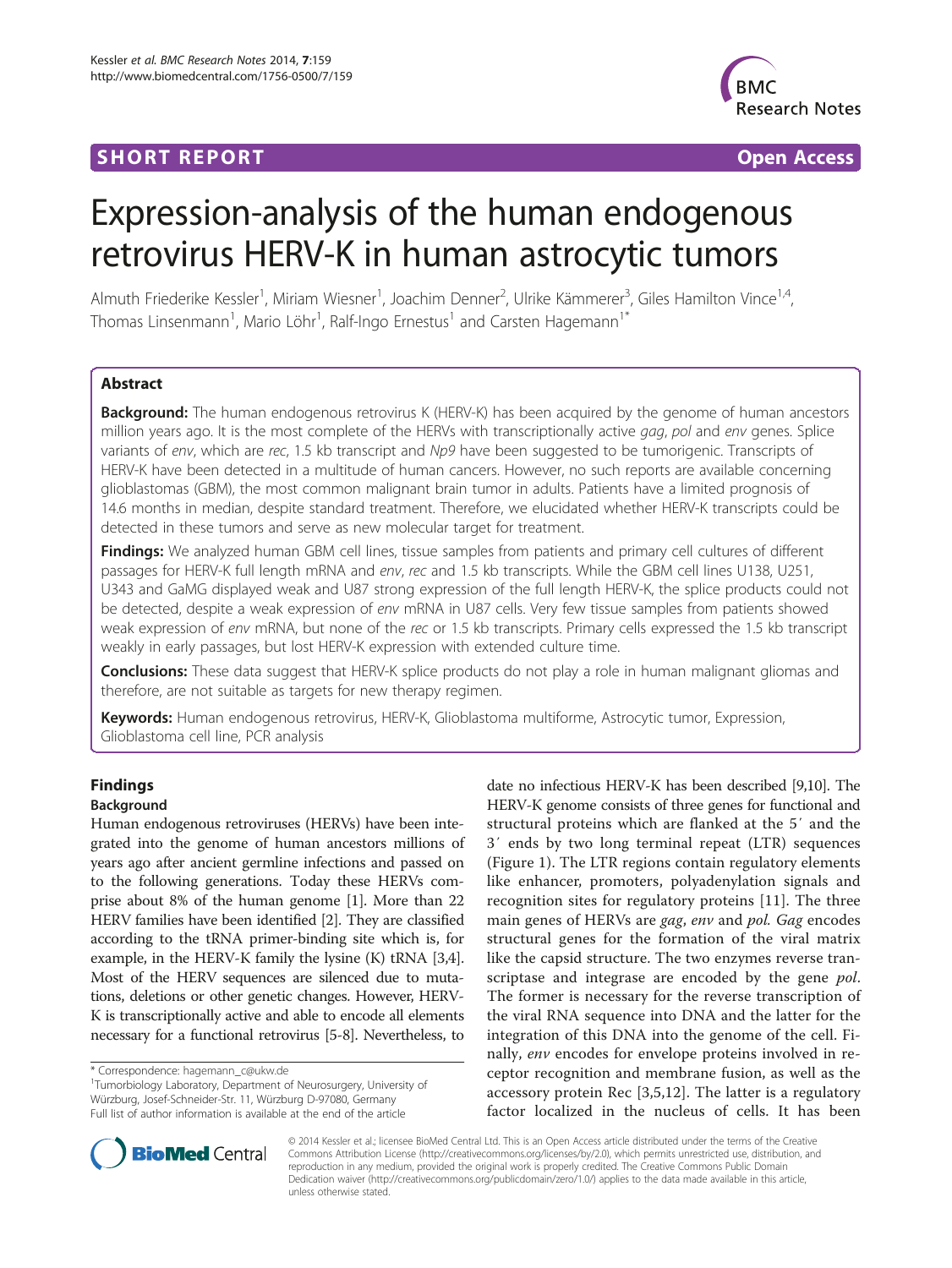

<span id="page-1-0"></span>

shown that expression of Rec supports cell transformation and induces tumor formation in nude mice [\[13-15\]](#page-4-0). Another splice product of the env gene is a 1.5 kb transcript with unknown function. Alongside the HERV-K prototype structure, a second type of HERV-K proviruses exists. This type is characterized by a fusion of the pol and the env genes due to a 292 bp deletion and the loss of the rec gene [[9\]](#page-4-0). In addition, an open reading frame for the protein Np9 exists. Like Rec, this protein is found in the nucleus, and discussed to have oncogenic potential [[15](#page-4-0)-[17\]](#page-4-0).

Transcripts of HERVs have been detected in a multitude of human cancers, but not in the corresponding normal tissue. These findings have been reviewed comprehensively [\[2,18\]](#page-4-0): breast cancer, ovarian cancer, lymphoma, melanoma, germ line tumors, haematological neoplasms, sarcoma, bladder cancer, prostate cancer, primary skin tumors and lymphatic metastasis are examples for putative associations between HERV protein expression and cancer development [[2,18](#page-4-0)]. Moreover, in blood sera of patients suffering from melanoma and ovarian cancers even antibodies directed against HERV-K gag and env transcripts are detectable [[10](#page-4-0),[19](#page-4-0)-[21](#page-4-0)]. It has been discussed that these antigens on the surface of cancer cells may be potential targets for a cancer immune therapy [[2,22,23\]](#page-4-0). Indeed, antibodies directed against the HERV-K envelope antigen blocked proliferation of breast cancer cells in vitro and inhibited tumor growth in mouse xenograft models [\[24\]](#page-5-0).

Patients with glioblastoma multiforme (GBM), the most common malignant brain tumor in adults [[25](#page-5-0)], have a very limited prognosis due to the aggressive local and infiltrative growth pattern of the tumor [\[26,27](#page-5-0)]. Standard therapy comprises neurosurgical tumor resection followed by irradiation and concomitant temozolomide (TMZ) chemotherapy and adjuvant TMZ-treatment. Although the overall outcome of GBM patients has improved with the introduction of TMZ, the median survival time still does not exceed 14.6 months after first diagnosis [[28](#page-5-0)]. To overcome the limitations of current treatment regimen, new therapeutic targets have to be defined for tumor celldetection and eradication. Immunotherapy directed against tumor specific antigens may be an option and HERV-K splice products could serve as target. Furthermore, HERV-K derived proteins may play a role during the tumorigenic processes. However, to the best of our knowledge, there are no reports addressing the expression and potential function of HERV-K in human malignant gliomas. Therefore, we elucidated whether HERV-K may be expressed and might play a tumorigenic role in these malignancies.

### Methods

Tissue samples, cell lines and cell culture. Expression of HERV-K was analyzed using normal brain and astrocytic tumor specimens. Informed consent of the patient was obtained for the acquisition of tumor material as approved by the ethics committee of the University of Würzburg (medical faculty). The samples used have been discussed in detail in a previous publication [\[29](#page-5-0)]. In addition, five human GBM cell lines (U87, U138, U251, U343 and GaMG) were investigated. The teratoma cell line PA1 served as positive control. These cell lines have been purchased from CLS (Cell Lines Service, Eppelheim, Germany). Primary cells were isolated from patients' GBM tissue samples as described previously [[30](#page-5-0)]. All GBM cells were grown as reported [[31\]](#page-5-0) in 75 cm flasks (Corning, New York, USA) at 37°C in an atmosphere of 5.0%  $CO<sub>2</sub>$  and 100% humidity. The PA1 cell line was grown in RPMI-1640 medium supplemented with 10% fetal calf serum and 25 μg/ml gentamycin (both from Invitrogen, Carlsbad, USA).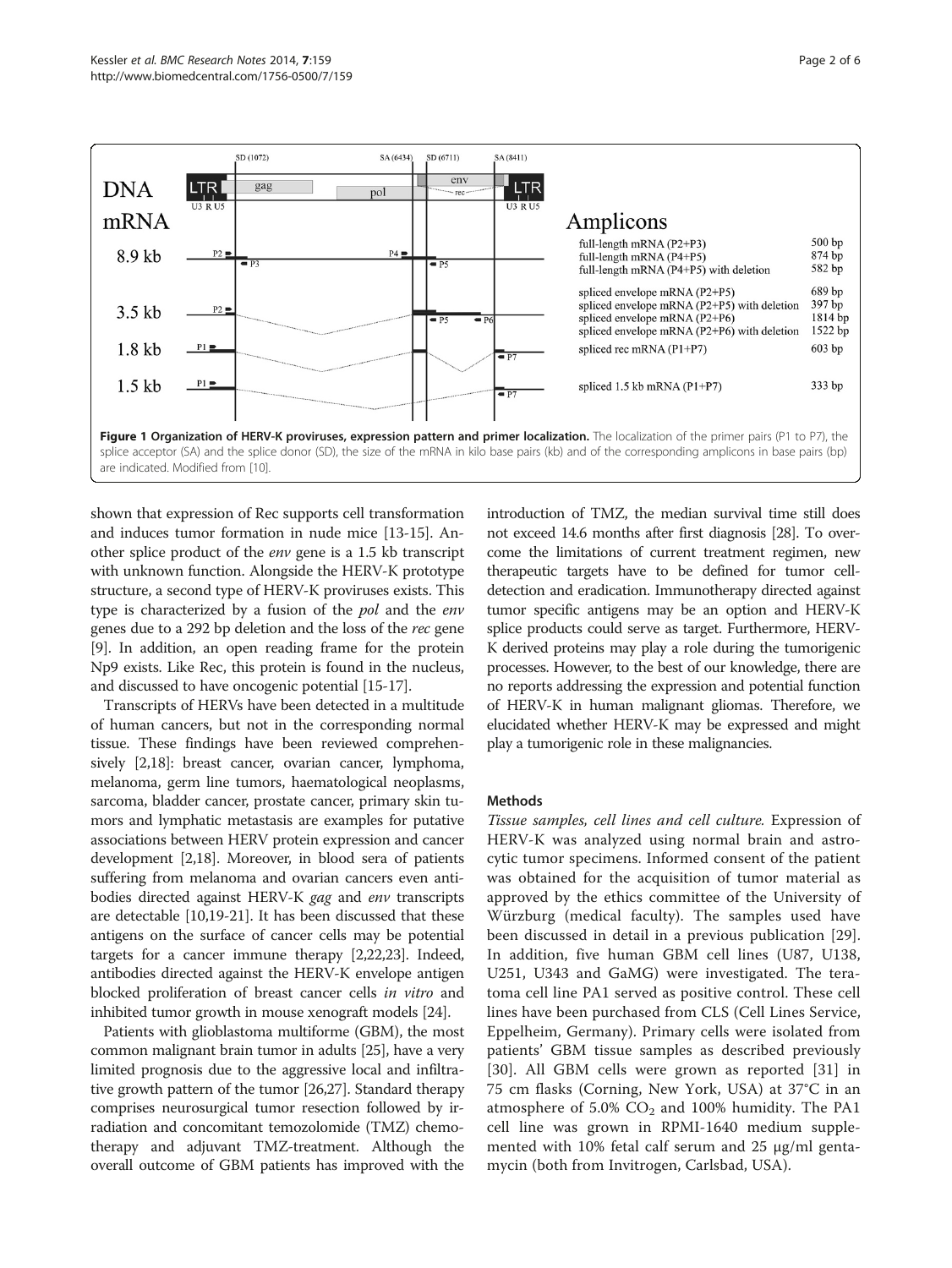<span id="page-2-0"></span>RNA extraction, cDNA synthesis and semiquantitative RT-PCR. Trypsinised cells were washed twice with phosphate-buffered saline. Total mRNA was purified from the cell pellet and from 30 mg of tissue samples by the SV Total RNA Isolation System (Promega, Mannheim, Germany) following the manufacturer's instructions. These instructions recommend a DNAse digest to remove contaminating genomic DNA. 100 μl DNAse mix (80 μl yellow core buffer, 10 μl 0.09 M MnCl<sub>2</sub>, 10 μl DNAse I, all provided in the kit) were added to each column. The digest was performed for 30–60 min at 37°C. Then the purification was continued according to the manual. Purified RNA was eluted from the columns with 100 μl RNase-free water and samples were stored at −80°C. As a test for contamination with genomic DNA, which would interfere with full legth HERV-K mRNA detection, a PCR reaction was performed using an aliquot of the mRNA before reverse transcription and the PCR-conditions described below. In case of positivity the DNAse digest was repeated as described above for 60 min at 37°C.

One to 5 μg of the total RNA was reverse-transcribed using the RevertAid H Minus First Strand cDNA Synthesis Kit (Fermentas, Ontario, Canada) and the provided oligo(dT)18 primer as described elsewhere [[29\]](#page-5-0).

The HERV-K expression level was determined by semiquantitative RT-PCR. The amount of cDNA was

normalized to the intensity of the PCR product of the ubiquitously expressed gene glyceraldehyde-3-phosphate dehydrogenase (GAPDH), which was used as internal control [[32,33](#page-5-0)]. The primer sequences for GAPDH detection were sense 5′-GCAGGGGGGAGCCAAAAGGG-3′ and antisense 5′-TGCCAGCCCCAGCGTCAAAG-3′. The full-length HERV-K virus and different splice variants were analysed using a set of seven primers corresponding to HERV-K108/-K10, −K.HOM and related HERV-K (Figure [1](#page-1-0)). Details about primer sequences, location of primer recognition sites within the virus genome and amplified fragment sizes can be found in [\[10](#page-4-0)]. Primer combinations  $P2 + P3$ , as well as  $P4 + P5$  confirm the expression of the full length mRNA, while P4 + P5 also distinguish between the prototype and the deletion mutant. Primer combinations  $P2 + P5$  and  $P2 + P6$  detect the envelope sequence and  $P1 + P7$  amplify the double spliced rec and the 1.5 kb mRNA. The polymerase chain reaction was performed using 0.625 U Dream Taq polymerase (Fermentas, Ontario, Canada) in each 25 μl reaction, containing 10x buffer with 25 mM  $MgCl<sub>2</sub>$  (Fermentas, Ontario, Canada). For primer combination  $P1 + P7$  1 μl formamid (Eurobio, Courtaboef Cedex, France) was added to the reaction. Thermocycle parameters were as follows: 10 min at 94°C; 35 cycles (21 for GAPDH) of 30 sec at 94°C, 30 sec at 60°C (68°C for GAPDH), 2 min (1 min for GAPDH) at 72°C; and



U251, U343 and GaMG was used for semiquantitative RT-PCR analysis. The primers for detection of the full length HERV-K mRNA, the deletion mutant, the spliced envelope (env) mRNA, the double spliced rec and the 1.5 kb mRNA are described in [\[10\]](#page-4-0). Their localization within the HERV-K provirus is shown in Figure [1.](#page-1-0) The length of the cDNA amplicons in base pairs (bp) is shown on the right side of the figure. As positive control (+) cDNA of the teratoma cell line PA1 was used. The various cDNA concentrations were normalized to that of the housekeeping gene GAPDH. As a test for contamination with genomic DNA, which would interfere with full length HERV-K mRNA detection, a PCR reaction was performed using an aliquot of the mRNA before reverse transcription (Control).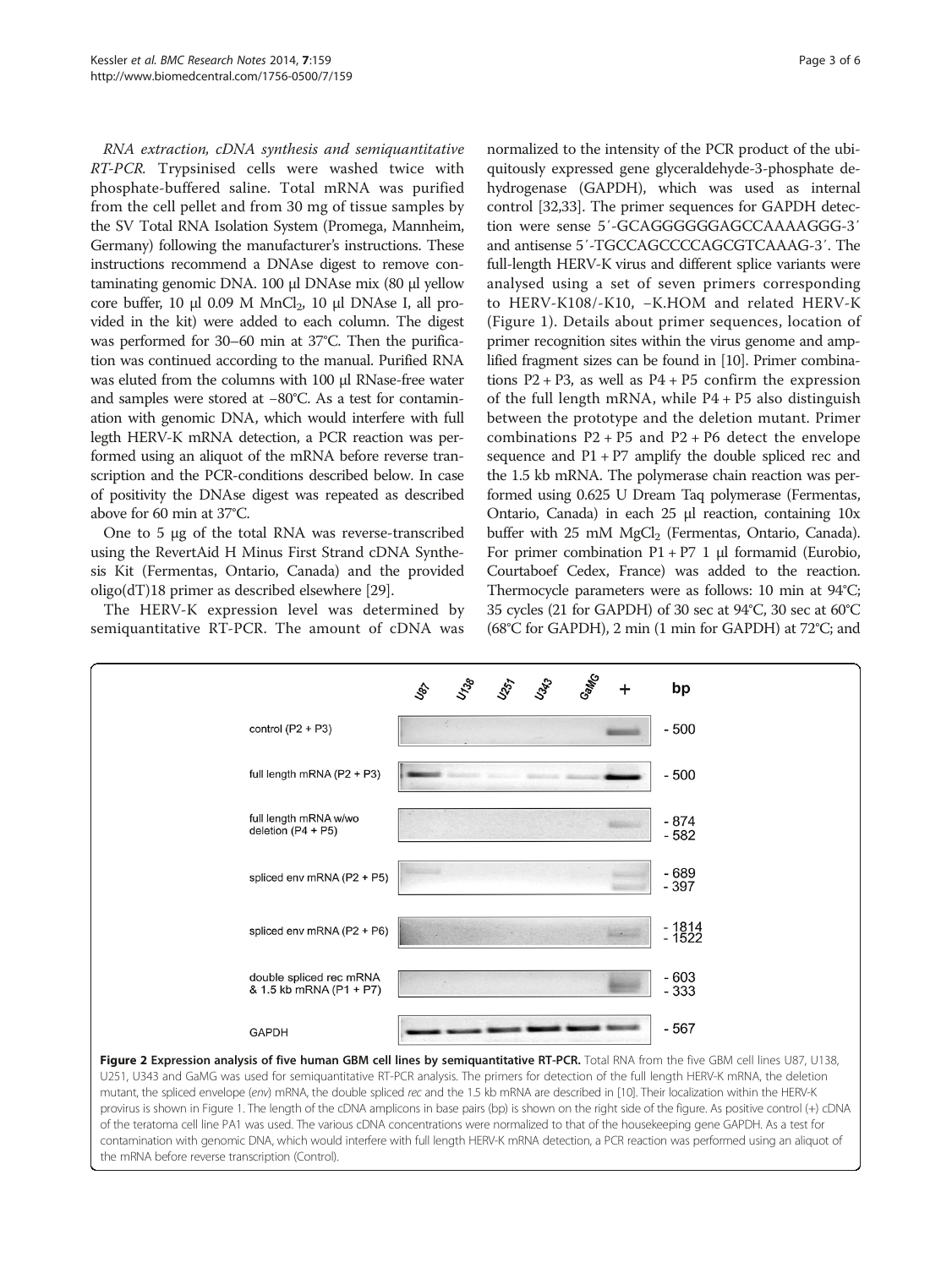

10 min at 72°C. The amplification products were separated on 1% agarose gels (Sigma-Aldrich, Steinheim, Germany) containing 0.07 μg/ml ethidium bromide (Roth, Karlsruhe, Germany) and photographed using the BioDocAnalyze digital (Biometra, Göttingen, Germany).

internal loading control for normalization of the cDNA concentrations.

## Results and conclusion

Expression of full length HERV-K mRNA and its splice variants env, rec and 1.5 kb mRNA were analyzed by semiquantitative RT-PCR in different human GBM cell lines, patients' tissue samples of astrocytic tumors and primary cell cultures of different passages. The human GBM cell lines U138, U251, U343 and GaMG displayed weak expression of the full length HERV-K mRNA (Figure [2](#page-2-0)), while U87 cells showed strong expression. While most of these GBM cell lines have been tested for the first time, the U87 data confirm already published results [\[10\]](#page-4-0). The detection of full length mRNA was not due to contamination of the reaction with genomic DNA (Figure [2\)](#page-2-0). However, the deletion mutant could not be detected in these cell lines. U87 cells showed a very weak expression of the 689 bp envelope mRNA. All other splice variants were not detectable in all GBM cell lines tested (Figure [2](#page-2-0)).

In patients' tissue HERV-K expression was tested in a standardized cDNA panel of three normal brain (NB) tissue samples, 13 astrocytomas WHO grade 2 (low grade astrocytoma, LGA) and 17 GBMs (Figure 3). Due to the limited availability of patients' tissue, only the oncogenically relevant splice variants were checked. In one NB (33%), one LGA (7.7%) and two GBM samples (11.8%) expression of the env mRNA could be detected. However, the splice products rec and 1.5 kb mRNA were not found (Figure 3). This suggests that HERV-K splice products do not play a role in human glioma tumorigenic processes and therefore are not suitable as a therapeutic target.

Since passaging of cells in vitro is able to induce mRNA and protein expression of certain proteins [\[34-36\]](#page-5-0), we analysed a possible induction of HERV-K expression by cellpassaging. Three primary cell cultures were cultured for 6 passages and HERV-K expression was analysed at passage 2 and passage 6 by semiquantitative RT-PCR (Figure 4). Although at passage 2 the 1.5 kb mRNA was expressed very weakly by all three cultures, there was no expression of any splice product detectable at passage 6 (Figure 4). This may be due to the culture conditions, which seem to

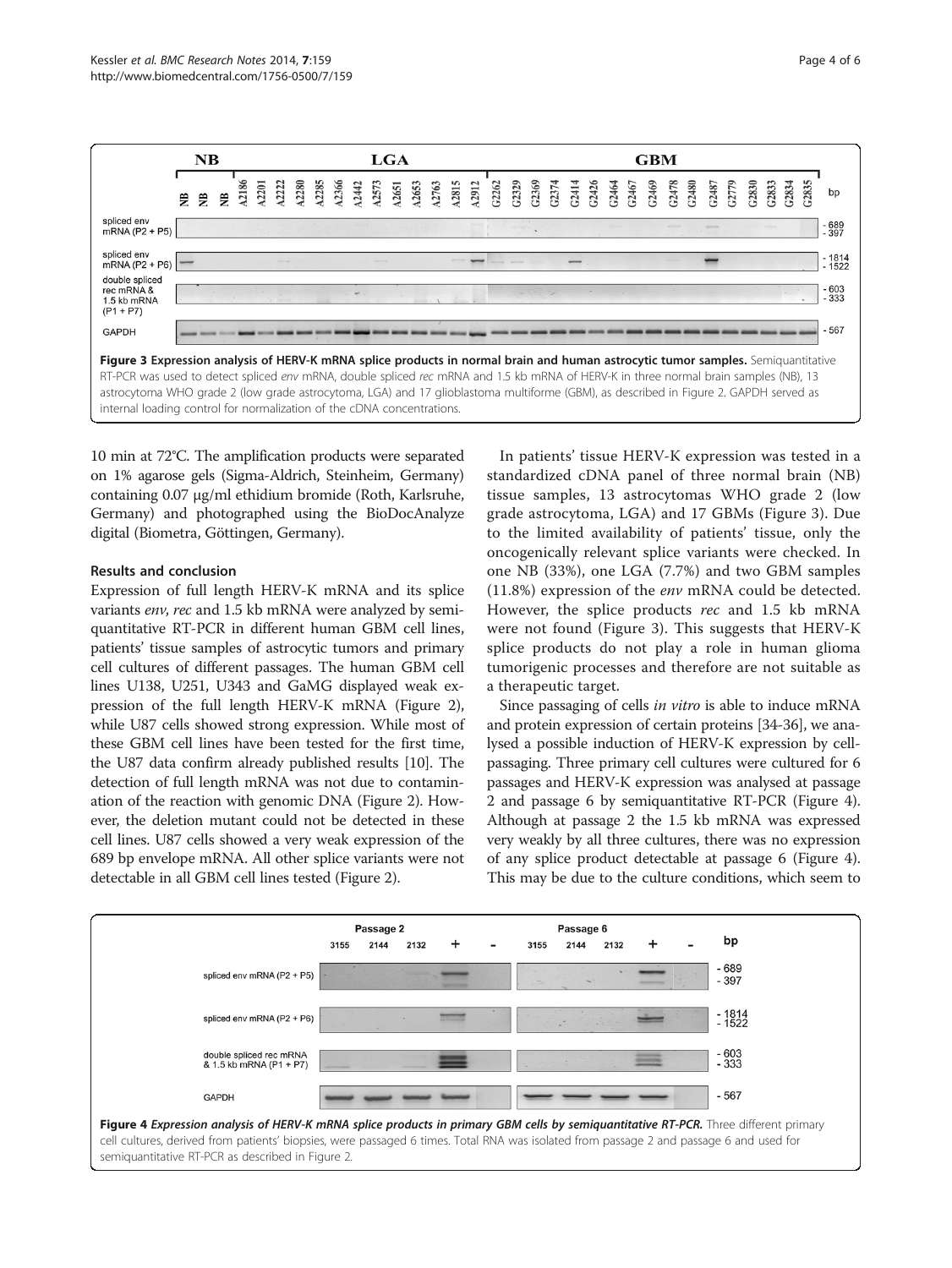<span id="page-4-0"></span>adjust the HERV-K expression pattern of primary cells to that seen in established GBM cell lines.

In summary, we found HERV-K full length mRNA expressed in human GBM cell lines. However, the splice variants were neither detectable in GBM cell lines, nor in most of the patients' tissue samples from NB, LGA and GBM. Passaging of primary cells derived from these tumors did not induce HERV-K expression.

Therefore, we conclude that HERV-K, at least the variants which can be detected with the primer pairs we used, is - in contrast to several other cancer types [2] - not expressed in human malignant gliomas, and therefore probably does not play a role in proliferation and progression of these tumors. Our findings do not exclude that other HERVs or other virus types may be involved in modulating the phenotype of GBM cells. For example, it has been shown that sequences and viral gene expression of the human cytomegalovirus (HCMV) can be found in GBM and may act tumor supportive by interaction with key signaling pathways [\[37\]](#page-5-0).

#### Abbreviations

Bp: Base pairs; cDNA: Copy DNA; DNA: Deoxyribonucleic acid; GAPDH: Glyceraldehyd-3-phosphate dehydrogenase; GBM: Glioblastoma multiforme; HCMV: Human cytomegalovirus; HERV-K: Human endogenous retrovirus K; K: Lysine; kb: Kilo base pairs; LGA: Astrocytoma WHO grade 2; LTR: Long terminal repeat; mRNA: Messenger ribonucleic acid; NB: Normal brain; RT-PCR: Reverse transcription polymerase chain reaction; TMZ: Temozolomide.

#### Competing interests

The authors declare that they have no competing interests.

#### Authors' contributions

CH, UK and JD participated in the design of the study. AFK, MW and CH carried out the experimentation procedures and together with JD performed the data analysis and interpretation. CH, GHV and ML coordinated the work. AFK and CH drafted the manuscript, with help and critical revision by UK, GHV, TL and R-IE. All authors read and approved the final manuscript.

#### Acknowledgements

We are very grateful to Stefanie Gerngras and Siglinde Kühnel for technical assistance. We also would like to thank Sven Beyes for his help during an internship in our laboratory.

This publication was funded by the German Research Foundation (DFG) and the University of Würzburg in the funding programme Open Access Publishing.

#### Author details

<sup>1</sup>Tumorbiology Laboratory, Department of Neurosurgery, University of Würzburg, Josef-Schneider-Str. 11, Würzburg D-97080, Germany. <sup>2</sup>Robert Koch Institute, Nordufer 20, Berlin D-13353, Germany. <sup>3</sup>Department of Obstetrics and Gynaecology, University of Würzburg, Josef-Schneider-Str. 4, Würzburg D-97080, Germany. <sup>4</sup> Current address: Klinikum Klagenfurt am Wörthersee, Department of Neurosurgery, Feschnigstr. 11, Klagenfurt 9020, Austria.

#### Received: 31 October 2013 Accepted: 14 March 2014 Published: 19 March 2014

#### References

- 1. Li WH, Gu Z, Wang H, Nekrutenko A: Evolutionary analyses of the human genome. Nature 2001, 409:847–849.
- Cegolon L, Salata C, Weiderpass E, Vineis P, Palù G, Mastrangelo G: Human endogenous retroviruses and cancer prevention: evidence and prospects. BMC Cancer 2013, 13:4.
- 3. Löwer R, Löwer J, Kurth R: The viruses in all of us: characteristics and biological significance of human endogenous retrovirus sequences. Proc Natl Acad Sci USA 1996, 93:5177–5184.
- 4. Tristem M: Identification and characterization of novel human endogenous retrovirus families by phylogenetic screening of the human genome mapping project databese. J Virol 2000, 74:3715–3730.
- 5. Löwer R, Boller K, Hasenmaier B, Korbmacher C, Muller-Lantzsch N, Löwer J, Kurth R: Identification of human endogenous retroviruses with complex mRNA expression and particle formation. Proc Natl Acad Sci USA 1993, 90:4480–4484.
- 6. Boeke JD, Stoye JP: Retrotransposons, endogenous retroviruses, and the evolution of retroelements. In Retroviruses. Edited by Coffin JM, Hughes SH, Varmus HE. Cold Spring harbour (NY: Cold Spring Harbour Laboratory Press; 1997.
- 7. Muster T, Waltenberger A, Grassauer A, Hirschl S, Caucig P, Romirer I, Fodinger D, Seppele H, Schanab O, Magin-Lachmann C, Lower R, Jansen B, Pehamberger H, Wolff K: An endogenous retrovirus derived from human melanoma cells. Cancer Res 2003, 63:8735–8741.
- 8. Bannert N, Kurth R: Retroelements and the human genome: new perspectives on an old relation. Proc Natl Acad Sci USA 2004, 101(Suppl 2):14572–14579.
- 9. Mayer J: Status of HERV in human cells: expression and coding capacity of human proviruses. Dev Biol (Basel) 2001, 106:439-441. discussion 465-475.
- 10. Büscher K, Trefzer U, Hofmann M, Sterry W, Kurth R, Denner J: Expression of human endogenous retrovirus K in melanomas and melanoma cell lines. Cancer Res 2005, 65:4172–4180.
- 11. Khodosevich K, Lebedev Y, Sverdlov E: Endogenous retroviruses and human evolution. Comp Funct Genomics 2002, 3:494–498.
- 12. Löwer R, Tonjes RR, Korbmacher C, Kurth R, Löwer J: Identification of a Rev-related protein by analysis of spliced transcripts of the human endogenous retroviruses HTDV/HERV-K. J Virol 1995, 69:141–149.
- 13. Boese A, Sauter M, Galli U, Best B, Herbst H, Mayer J, Kremmer E, Roemer K, Mueller-Lantzsch N: Human endogenous retrovirus protein cORF supports cell transformation and associates with the promyelocytic leukemia zinc finger protein. Oncogene 2000, 19:4328–4336.
- 14. Galli UM, Sauter M, Lecher B, Maurer S, Herbst H, Roemer K, Mueller-Lantzsch N: Human endogenous retrovirus rec interferes with germ cell development in mice and may cause carcinoma in situ, the predecessor lesion of germ cell tumors. Oncogene 2005, 24:3223–3228.
- 15. Denne M, Sauter M, Armbruester V, Licht JD, Roemer K, Mueller-Lantzsch N: Physical and functional interactions of human endogeneous retrovirus proteins Np9 and rec with the promyelocytic leukemia zink finger protein. J Virol 2007, 85:5607–5616.
- 16. Armbruester V, Sauter M, Krautkraemer E, Meese E, Kleiman A, Best B, Roemer K, Mueller-Lantzsch N: A novel gene from the human endogenous retrovirus K expressed in transformed cells. Clin Cancer Res 1800-1807, 2002:8.
- 17. Chen T, Meng Z, Gan Y, Wang X, Xu F, Gu Y, Xu X, Tang J, Zhou H, Zhang X, Gan X, Van Ness C, Xu G, Huang L, Zhang X, Fang Y, Wu J, Zheng S, Jin J, Huang W, Xu R: The viral oncogene Np9 acts as a critical molecular switch for co-activating β-catenin, ERK, Akt and Notch 1 and promoting the growth of human leukemia stem/progenitor cells. Leukemia 2013, 27:1469–1478.
- 18. Voisset C, Weiss RA, Griffiths DJ: Human RNA "Rumor" viruses: the search for novel human retroviruses in chronic disease. Microbiol Mol Biol Rev 2008, 72:157–196.
- 19. Wang-Johanning F, Frost AR, Johanning GL, Khazaeli MB, LoBuglio AF, Shaw DR, Strong TV: Expression of human endogenous retrovirus k envelope transcripts in human breast cancer. Clin Cancer Res 2001, 7:1553–1560.
- 20. Humer J, Waltenberger A, Grassauer A, Kurz M, Valencak J, Rapberger R, Hahn S, Löwer R, Wolff K, Bergmann M, Muster T, Mayer B, Pehamberger H: Identification of a melanoma marker derived from melanoma-associated endogenous retroviruses. Cancer Res 2006, 66:1658–1663.
- 21. Hahn S, Ugurel S, Hanschmann KM, Strobel H, Tondera C, Schadendorf D, Löwer J, Löwer R: Serological response to human endogenous retrovirus K in melanoma patients correlates with survival probability. AIDS Res Hum Retroviruses 2008, 24:717-723.
- 22. Wang-Johanning F, Radvanyi L, Rycaj K, Plummer JB, Yan P, Jagannadha Sastry K, Piyathilake C, Hunt KK, Johanning GL: Human endogenous retrovirus K triggers an antigen-specific immune response in breast cancer patients. Cancer Res 2008, 68:5869–5877.
- 23. Kraus B, Fischer K, Büchner SM, Wels WS, Löwer R, Sliva K, Schnierle BS: Vaccination directed against the human endogenous retrovirus-K